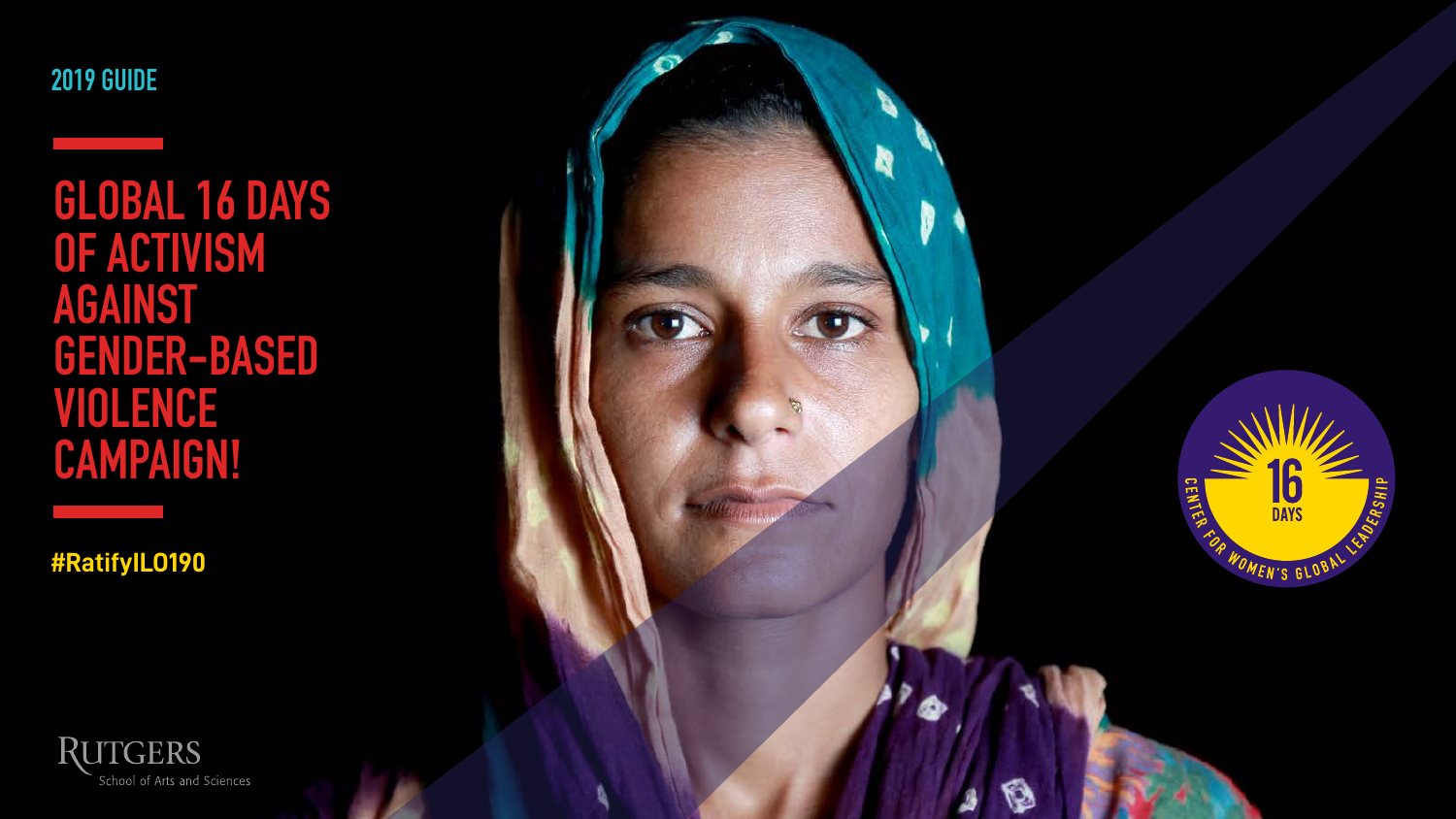

## **TABLE OF CONTENTS**

- **1. Introducing the Global 16 Days Campaign, 2019**
- **2. About Gender-Based Violence in the World of Work**
	- **a. Economic Insecurity**
	- **b. Intimate Partner Violence**
	- **c. Women's Health**
	- **d. Invisible Labor**
- **3. What You Can Do**
	- **a. Cost of Inaction**
	- **b. Who Is Most Vulnerable?**
	- **c. Bridging Movements**
- **4. Ratifying ILO Convention 190**
	- **a. New Instruments against GBV**
	- **b. Responsibilities**
	- **i. Governments**
	- **ii. Employers**
	- **iii. Unions**
- **5. Campaign Menu**

| 3  |
|----|
| 8  |
|    |
|    |
|    |
|    |
|    |
| 9  |
|    |
|    |
|    |
| 10 |
|    |
|    |
|    |
|    |
|    |
| 16 |
|    |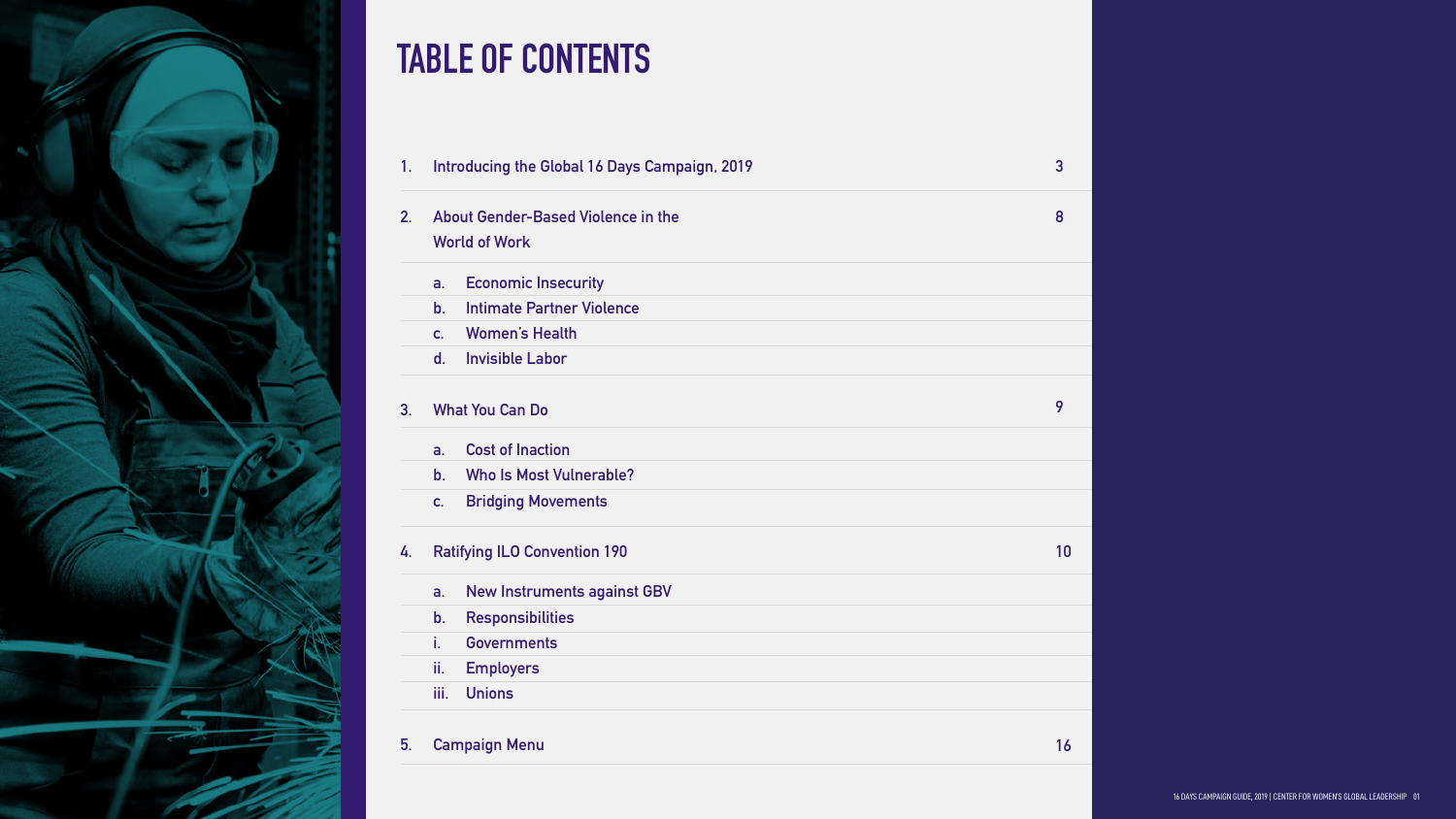# **A WORLD WITHOUT VIOLENCE IS POSSIBLE.**

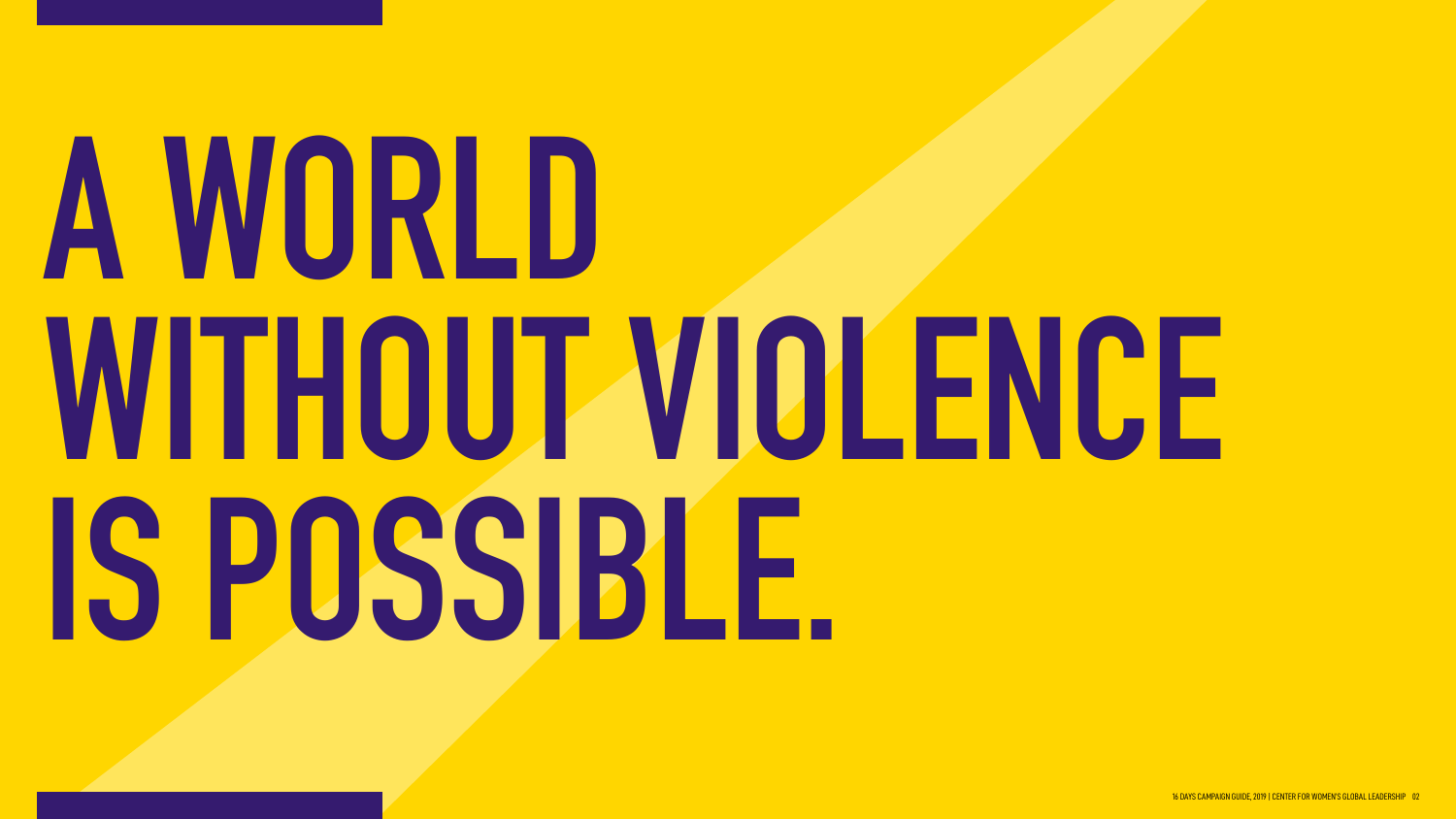

In this advocacy guide, you will find details about the 2019 Global 16 Days Campaign theme and goals which includes key background information, resources, and suggested action items to amplify your voice and highlight your initiatives.

**THROUGH COLLECTIVE EFFORTS AND GUIDED BY THE LEADERSHIP OF WOMEN AT THE GRASSROOTS LEVEL, WE CAN GET THERE. THIS ADVOCACY GUIDE IS HERE TO SUPPORT YOUR EFFORTS!**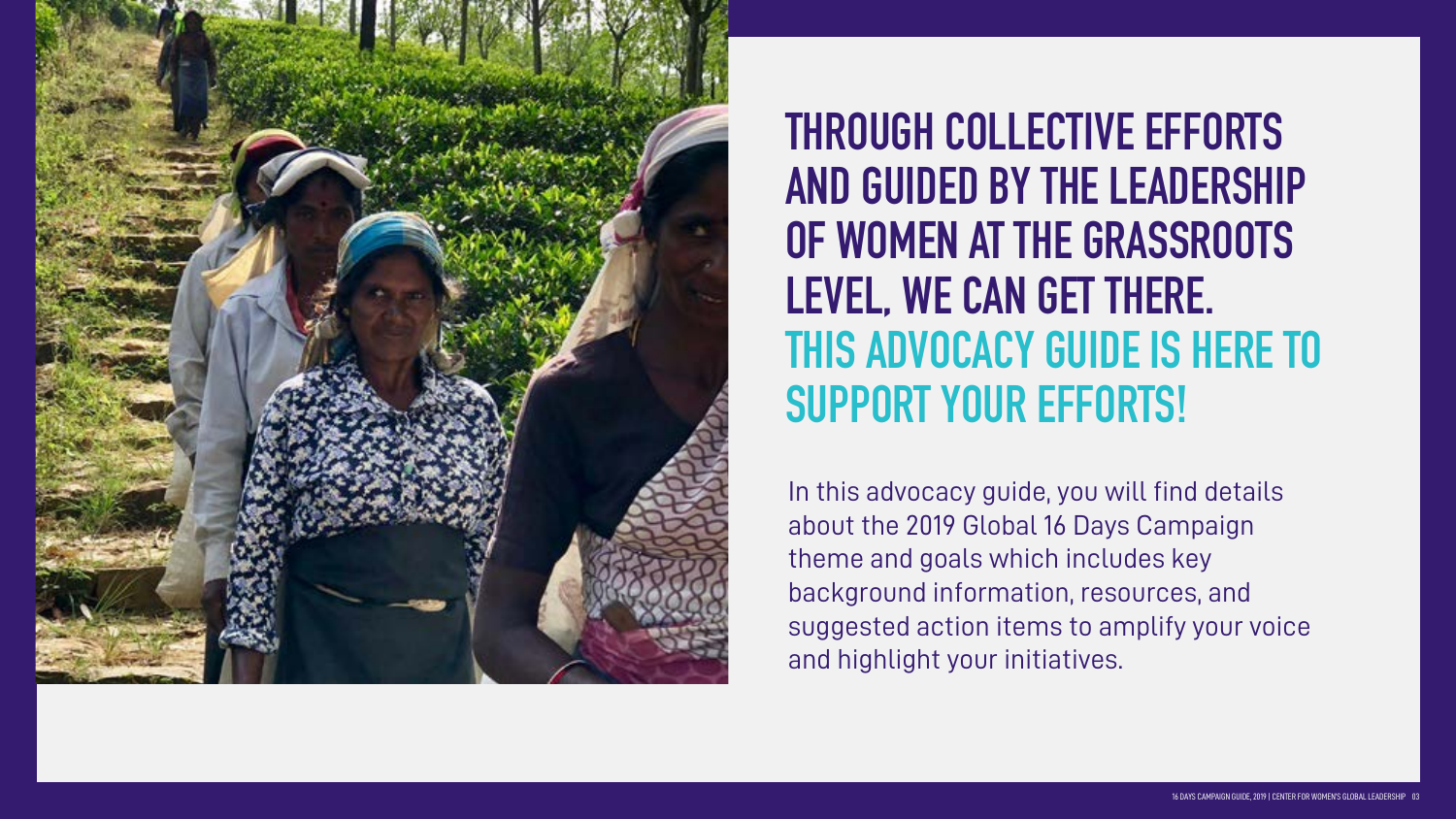## **GLOBAL 16 DAYS CAMPAIGN 2019 THEME:**

To advance women's rights by ending gender-based violence (GBV) in the world of work, this year's Global 16 Days Campaign aims to mobilize women to take action across movements and to promote new alliances. **By bridging movements, we can collectively work toward the following campaign goals:**

 **#RatifyILO190.** Let's make these standards a reality in the lives of women around the world by ensuring a wave of national ratifications of ILO C190 on ending violence and harassment in the world of work.

#### **Implement ILO C190 & R206.**

Ending violence and harassment in the world of work means ending it for **ALL** women workers. Your voice is needed to influence a strong, feminist implementation of these instruments that addresses the gendered dynamics of violence and discrimination faced by women in the world of work. Implementation can happen at the national level after ratification by governments, and can be initiated by employers and unions sooner by allowing the new standards to guide their practices.

## **ENDING GENDER-BASED VIOLENCE (GBV) IN THE WORLD OF WORK**

This theme began during the 2018 campaign to help bridge the women's rights and labor rights movements with the common goal of calling for the adoption of a new set of International Labour Organization (ILO) instruments on ending violence and harassment in the world of work. Good news! We reached this goal and welcome the adoption of **ILO Convention** [190 \(C190\) supplemented by ILO](https://16dayscampaign.org/2019/06/21/center-for-womens-global-leadership-welcomes-new-ilo-treaty-to-end-violence-and-harassment-against-women-in-the-world-of-work/)  [Recommendation 206 \(R206\)!](https://16dayscampaign.org/2019/06/21/center-for-womens-global-leadership-welcomes-new-ilo-treaty-to-end-violence-and-harassment-against-women-in-the-world-of-work/) **This year, we celebrate this milestone and turn our collective advocacy toward ratification and implementation.** 

# **#RatifyILO190 GLOBAL 16 DAYS CAMPAIGN 2019 GOAL**

16dayscampaign.org











CENTER FOR WOMEN'S GLOBAL LEADERSHIP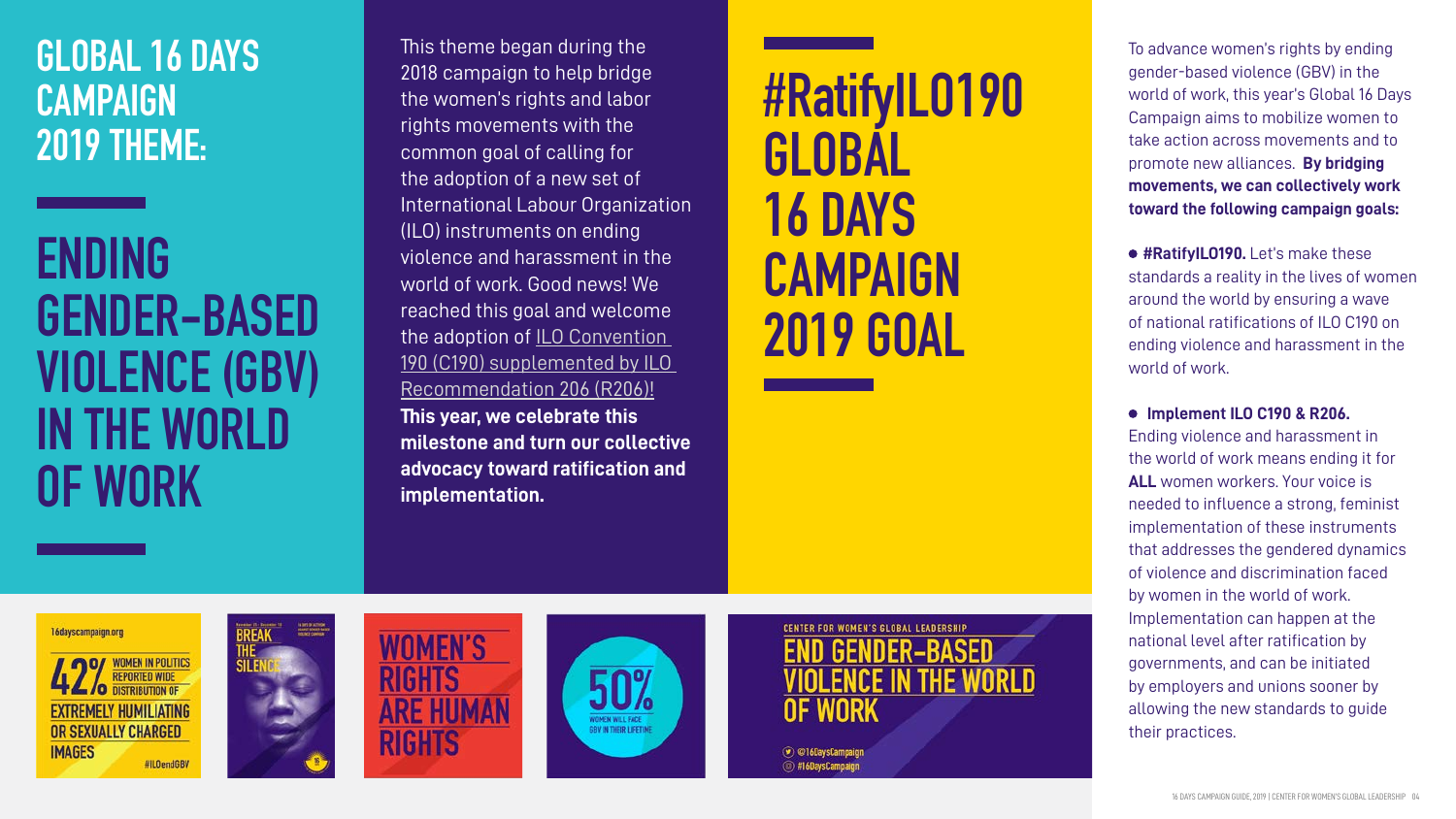# **50 HAVE 50 GOVERNMENTS JOIN IN THE EFFORT TO RATIFY ILO C190 BY 2025!**

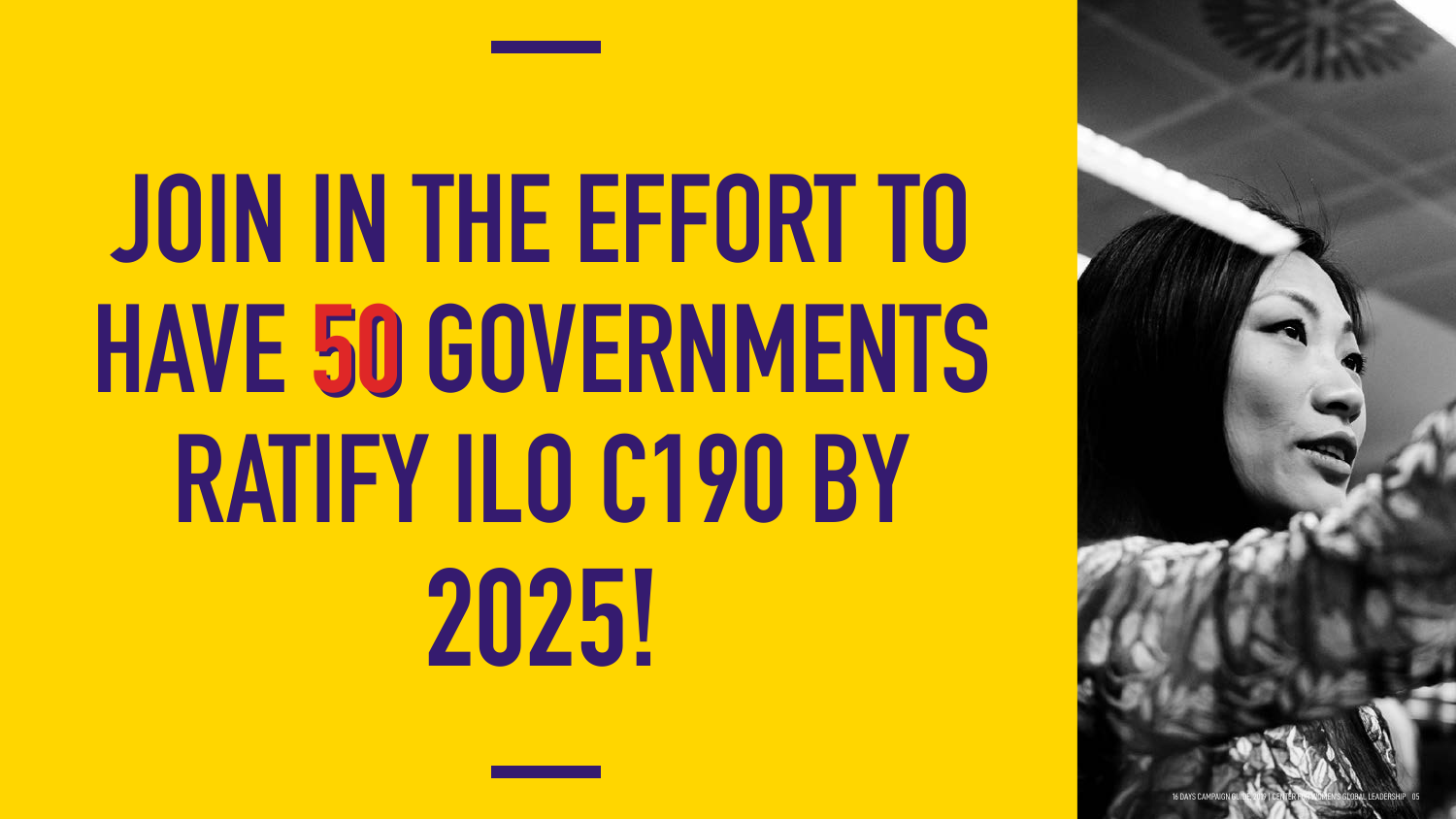The global **[16 Days Campaign](https://16dayscampaign.org/about-the-campaign/)** was launched in 1991 and continues to be coordinated by the **[Center for Women's Global Leadership \(CWGL\)](https://cwgl.rutgers.edu)**. Running each year from November 25th (International Day Against Violence Against Women) to December 10th (International Human Rights Day), the 16-Day period reinforces the recognition of violence against women as a human rights violation. As part of the 16 Days Campaign, you are joining a movement of 6,000+ organizations in over 187 countries and participating in collective advocacy that has reached 300 million people to date. **[See our 2017 evaluation report](https://16dayscampaign.org/about-the-campaign/16-days-assessment-report/)** for more information about the campaign's global reach and impact.

Since 2018, beyond the 16-Days period of November 25th – December 10th, the campaign has begun to expand its advocacy efforts from [16 to 365](https://16dayscampaign.org/about-the-campaign/from-16-to-365/) days of the year to emphasize the importance of **accountability** in the pursuit of a world without violence. This strategic shift was inspired by recommendations made by women's rights organizations participating in 16 Days campaigns worldwide.



## ABOUT THE GLOBAL16 DAYS OF ACTIVISM AGAINST GENDER-BASED VIOLENCE CAMPAIGN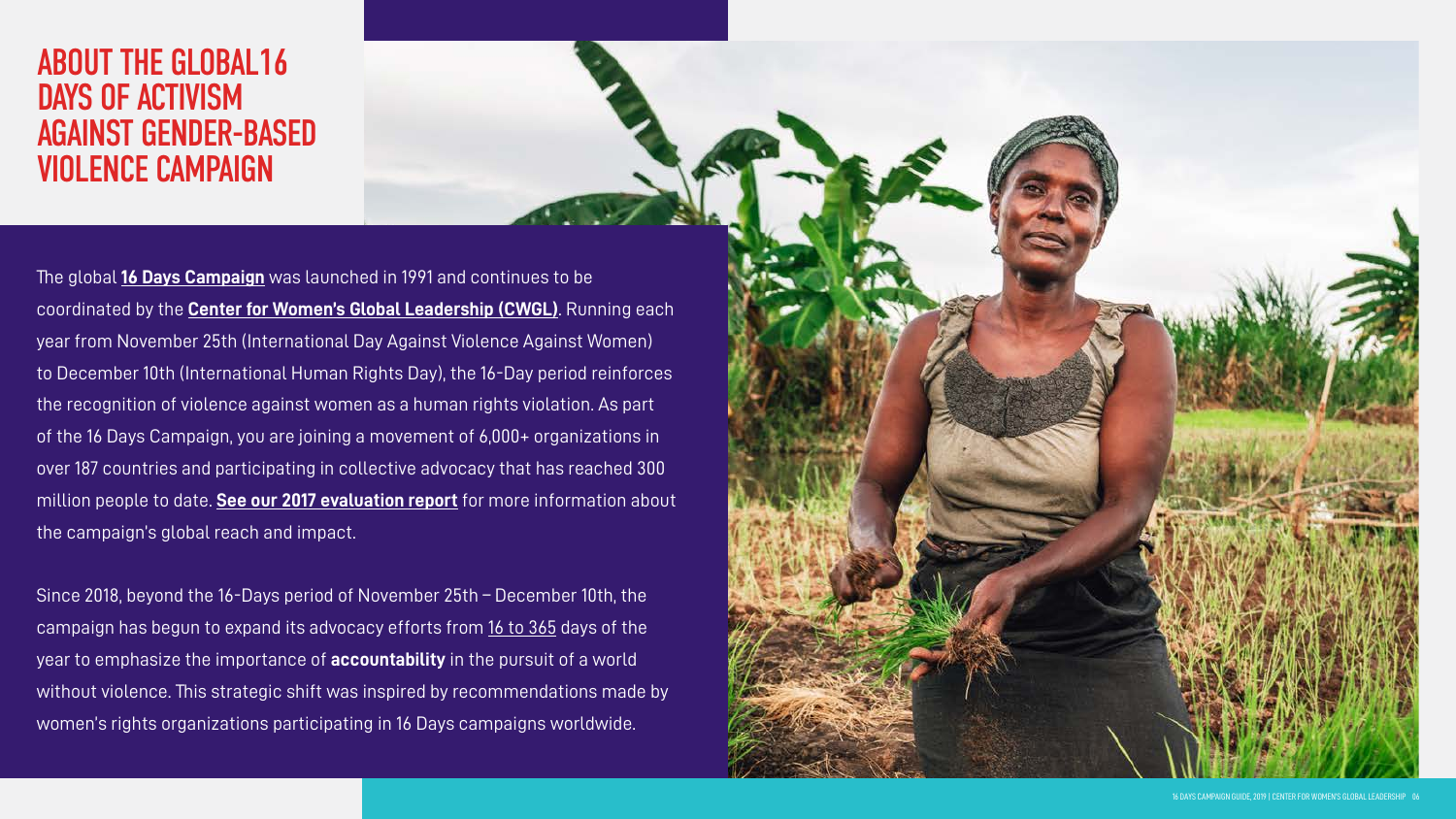# **WOMEN'S RIGHTS ARE HUMAN RIGHTS:** WHY ENDING GBV IN THE WORLD OF WORK IS ESSENTIAL TO UPHOLD WOMEN'S HUMAN RIGHTS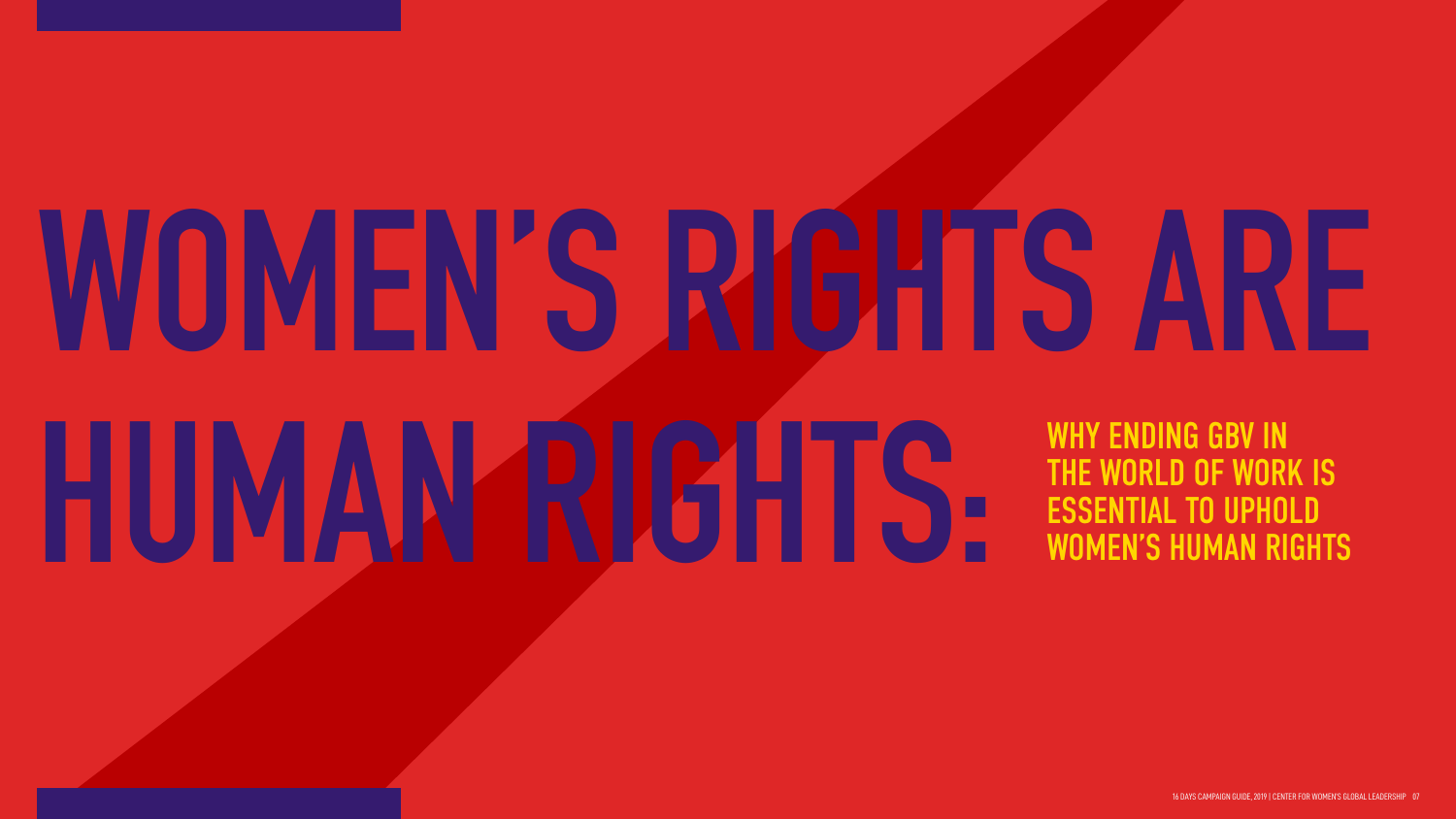**Violence and harassment in the world of work is a global phenomenon that disproportionately and uniquely impacts women, prohibiting them from fully realizing their human rights.** 

No country, from the Global North or Global South, has succeeded in eliminating GBV in the world of work, which contributes to social and economic inequality, creates vulnerability, and perpetuates exploitation and precarious working conditions for millions based on gender and other intersecting identities. Recent women-led movements such as #NiUnaMenos and #MeToo have indeed helped break the long silence surrounding sexual harassment in the world of work on a global scale and forced a conversation about the need to fundamentally transform the power structures and discriminatory norms that enable gender-based violence and discrimination.

**Now is the time to collectively demand the ratification and implementation of ILO C190 and R206, which recognize GBV in the world of work as a global concern negatively impacting women's human rights and lay out minimum standards to address it.** Together, these key moments provide an unprecedented opportunity to move toward a world of work free of violence for all women.

#### **Why is GBV in the world of work a feminist human rights concern?**

**GBV in the world of work is a form of discrimination against women and a human rights violation, which obligates States to prevent, investigate, prosecute, and provide remedies for such acts.** The obligation to end GBV also requires a comprehensive response beyond individual cases. 1 Acts of GBV against women and other vulnerable populations are not isolated incidents: they are linked to structural inequalities, making them an issue of broader societal concern as well as a matter of social justice. Human rights standards uphold that all forms of GBV, including those taking place in the world of work, prohibit the enjoyment by women workers of the right to live free from violence, among other human rights and fundamental freedoms. This was recently reaffirmed by women's human rights [mechanisms in a joint statement](https://16dayscampaign.org/2019/06/03/statement-violence-and-harassment-against-women-and-girls-in-the-world-of-work-is-a-human-rights-violation-say-independent-human-rights-mechanisms-on-violence-against-women-and-womens-right/) issued during the process of adopting these new ILO instruments. Further, this issue is a feminist concern because it demonstrates the urgent need to address the gendered dynamics of violence in both the public and private spheres, and recognize its links to gender inequalities, discrimination, and unequal power relations in many different areas of women's lives. **Women must be able to work in conditions of safety and security, with dignity, agency, and autonomy.**

#### **How does GBV in the world of work undermine women's economic security?**

**Economic vulnerability and poverty increase women's risk of violence and harassment as job-seekers and workers.** These dynamics often impede women's access to the labor market and, once admitted, make them dependent on jobs with exploitative conditions or abusive employers, co-workers, or third parties. GBV against women workers is also linked to their ability to work, which has serious financial implications as it "removes productive individuals from the workforce through absenteeism, presenteeism (where individuals are at work but not productive due to sickness, distraction or distress) and lateness." 2 There is clear evidence of it being connected to disrupted work histories, lower or loss of income, and frequent changes in jobs. 3 The impact of this lost or reduced income in the short-term has long-term effects including lower retirement income or pensions, and so continues to have negative consequences for women's economic security throughout their life-cycle, including contributing to poverty in older women.

<sup>1</sup> CEDAW Committee, General Recommendation 35, 2017.

<sup>2</sup> Nata Duvvery, Evidence Brief: Economic and Social Costs of VAWG. (On file with CWGL)



<sup>&</sup>lt;sup>3</sup> Helge Hoel, Kate Sparks, and Cary L. Cooper, The Cost of Violence/Stress at Work and the Benefits of a Violence/Stress-free Work Environment. Geneva: International Labour Organization. 2001.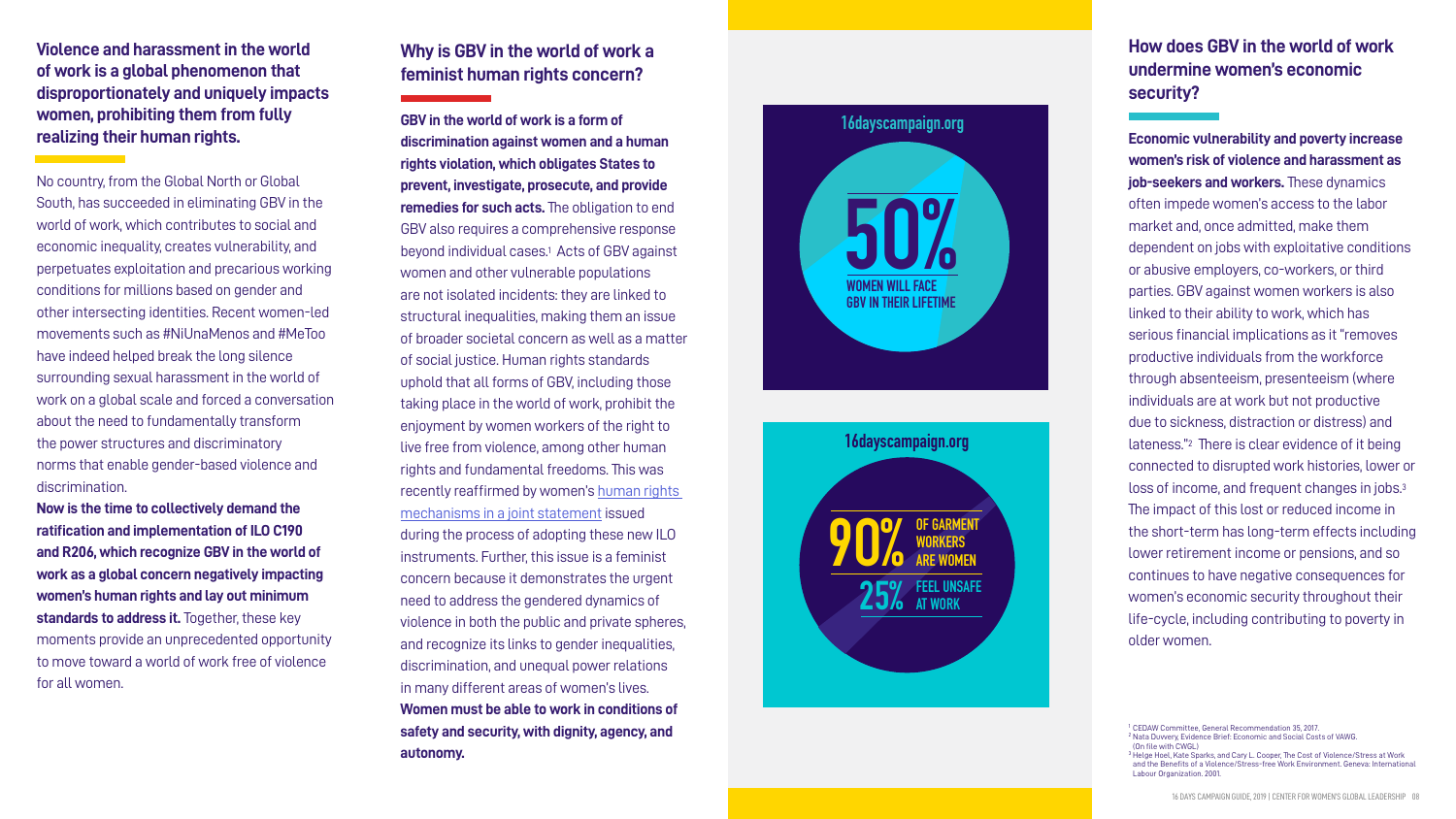#### **How does intimate partner violence impact women in the world of work?**

**A culture of discrimination, exploitation, and violence against women at work is closely related to a wider societal culture, where patriarchy and unequal power relations anchored in discriminatory gender-stereotypes contribute to IPV.** <sup>4</sup>

IPV negatively impacts women's health and wellbeing, and has a direct influence on the jobs and employment they seek, as well as their work performance, attendance, and productivity. It also results in financial and material constraints, including vulnerability to homelessness for a woman and her children.5 When there is an absence of paid leave or other supportive measured for women at work, the impact of IPV can further limit their ability to seek legal and other forms of redress and support. IPV also has negative consequences to a woman's safety at work, and that of her co-workers and employers, when she is being stalked or harassed by the abuser.

#### **How does GBV in the world of work impact women's health, including their reproductive health?**

**There is ample evidence to show that GBV has been known to result in the impairment of a woman's physical and mental health, and with long-term traumatic effects.** GBV at work can negatively impact job satisfaction and commitment, and increase sickness absenteeism, turnover rates, and affect productivity.6 There are also key links between gender-based discrimination and violence in the world of work and a woman's reproductive health. For example, in the absence of antidiscrimination laws and policies, women may be fired for becoming pregnant, find themselves without a job when they return from maternity leave, or not be entitled to adequate paid maternity leave. In extreme cases, women's reproductive capacity is treated as a liability to productivity, and women have been known to have hysterectomies to prevent the negative impact of menstruation or pregnancy on their work.7 Cases have been exposed of migrant domestic workers having entered into contracts that include clauses where they must agree to not become pregnant during their employment; there have been cases of migrant workers undergoing unsafe abortions (which is recognized under international law as a form of violence against women) for fear of losing their employment.8 GBV has also been shown to increase the risk of women being infected by

 $9$  Women at Work Centenary Initiative, Care Work and Care Jobs for the Future of Decent Work. Geneva: International Labour Organization. 2018.

sexually transmitted diseases, including HIV. In many countries, persons with HIV, including women, are dismissed or not employed based on discriminatory prejudices.



#### **How is GBV in the world of work linked to the invisibility and devaluation of women's economic contributions?**

Adherence to discriminatory gender norms and stereotyping about women's place in society being within the home, primarily as a caregiver, contributes to **women around the world being responsible for more than 75% of all unpaid care work**9**.** Though this work is crucial for society and the economy, it remains unrecognized, unseen, and unvalued. The continued failure of governments to adequately recognize, reduce and redistribute women's unpaid care and domestic work puts has put them at a disadvantage in the labor market where they are over-represented in lowincome, part-time, informal, and precarious jobs. Additionally, this combined burden of paid and unpaid work often limits women's time for other activities including rest, leisure, education, or professional development. **The economic devaluation in the labor market of what is typically perceived as women's work often contributes to the exploitative and hazardous conditions of work they face and is tied to the cultural devaluation of women.** 

#### Women around the world are responsible for more than

### of all unpaid care work.

<sup>4</sup> Jane Pillinger, Violence and Harassment against Women and Girls in the World of Work. Trade Union Perspectives and Actions, 55. Geneva: International Labour

Organization. 2017.

- <sup>5</sup> See E/CN.4/2006/118, para. 33
- $^{\rm 6}$  Hoel, Sparks, and Cooper, The Cost of Violence/Stress at Work and the Benefits of a Violence/Stress-free Work Environment, 43-45.
- $^7$  Devayani Nighoskar, "Indian female farmers going 'womb-less' to boost productivity," Al-Jazeera, July 23, 2019. https://www.aljazeera.com/indepth/features/indian-female-
- 
- 
- farmers-womb-boost-productivity-190723201905906.html <sup>8</sup> Dovelyn Rannveig Mendoza, Preventing Pregnancy Discrimination among Temporary Migrant Workers: Lessons from Malaysia, Taiwan, and Thailand. Washington, D.C: Fair Labor Association.
- March 2018.

75%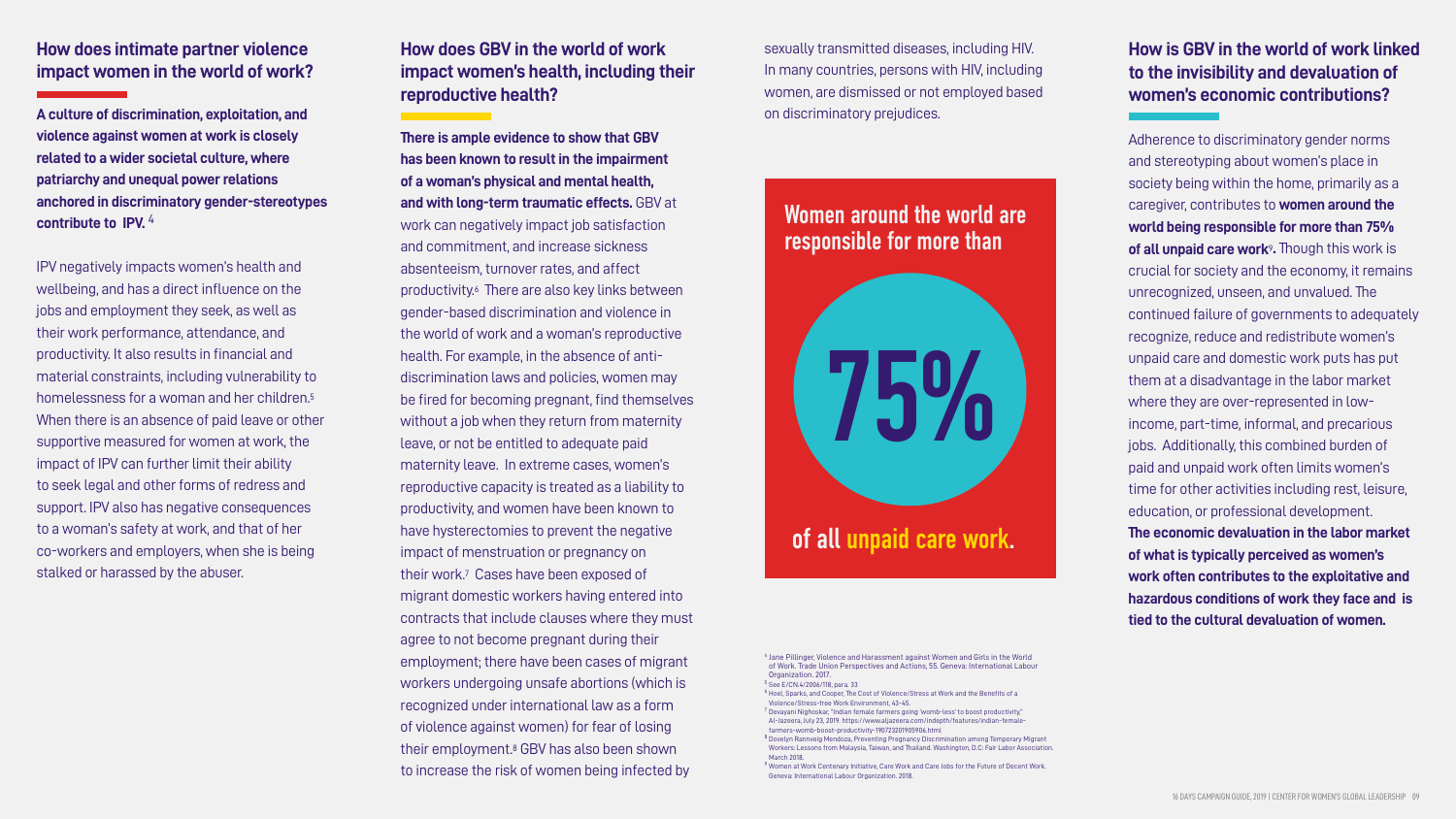- Women's human rights will continue to be violated with no accountability, further entrenching a cycle of impunity and normalizing GBV in the world of work.
- Women's vulnerability to exploitation from precarious conditions of work, at the hands of employers and other actors in global supply chains, where it has become increasingly difficult to pinpoint the responsible party, will increase.
- IPV will continue to have a negative and disproportionate impact on women's participation in the world of work, reinforcing their systemic disadvantage and gender inequality in society.
- Women will continue to be denied access to legal and other forms of recourse and support to deal with the immediate and long-term impact of GBV on their health and safety.
- Women's competencies and contributions will remain undervalued in all spheres, perpetuating their heightened vulnerability to discrimination and violence. Unpaid care work will continue in a cycle of invisibility.
- The world's potential for inclusive and gender-equitable economic development and shared prosperity will remain unrealized.

## **WHAT IS THE COST OF<br>INACTION? INACTION? INVESTING IN**

## **THE PREVENTION OF VAWG IS NECESSARY TO BOOST HUMAN AND ECONOMIC DEVELOPMENT IN ALL CONTEXTS.<sup>10</sup> "**<br>**INVESTING IN "**

<sup>10</sup> Nata Duvvery, Evidence Brief: Economic and Social Costs of VAW(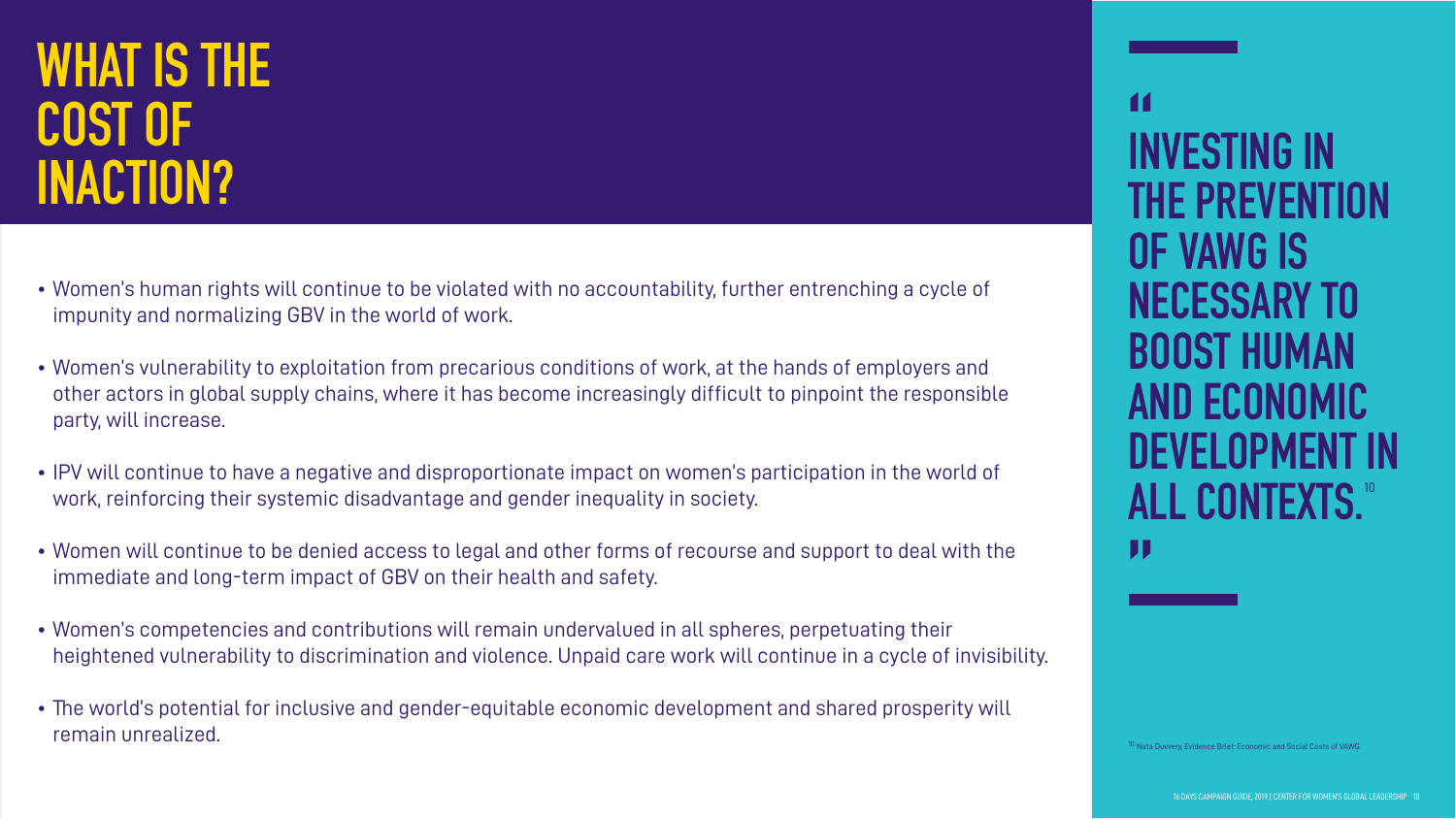#### **YOUR ACTIONS IN THE GLOBAL 16 DAYS CAMPAIGN CAN LEAD TO SOLUTIONS, INCLUDING:**

- **National ratification of ILO Convention 190 will operationalize its global standards and benefit women.**
- **• Gender responsive implementation of the ILO instruments that is informed and influenced by the lived experiences and collective actions of women as workers, activists, and union leaders.**

#### **Which populations and sectors are among the most vulnerable?**

Although all workers are potentially at risk, there are some sectors in which exposure to violence and harassment is more pervasive. R206 explicitly mentions the need to implement specific measures to protect those working in the health, hospitality, social services, emergency services, domestic work, transport, education, and entertainment sectors. In addition to these sectors, the most significant impact of violence and harassment falls on marginalized women workers, including, but not limited to migrant workers, undocumented workers, women in conflict, and those in the informal sector, and does so depending on the intersections of their class, race, ethnicity, caste, sexual orientation, religion, ability, age, and nationality, among others. C190 explicitly calls on governments to ensure the right to equality and non- discrimination "for women workers, as well as for workers and other persons belonging to one or more vulnerable groups or groups in situations of vulnerability that are disproportionately affected by violence and harassment in the world of work." In addition, R206 details that "Convention [190] should be interpreted in accordance with applicable international labour standards and international instruments on human rights."

**Check our [Sector Focus Initiative](https://16dayscampaign.org/campaigns/sector-focus-initiative/) to find documented evidence of how violence and harassment affect women working in different sectors, relevant international standards and some promising practices for tackling them!**

#### **Why is bridging movements a good approach toward the campaign's**

# **goal?**

As women, we are ALL workers- whether our work is paid or unpaid, formal or informal, in the family or in the office. Even our activism is our work! Bridging with women's leadership and building alliances across movements (from women's rights to labor rights, to those leading efforts on climate change, health, and more) gives us a holistic and integrated approach to ending violence in all spheres of our lives, whether public or private and can allow us to expose violence in situations where it remains hidden. Women's work spans across many spheres! Movements need to come together and jointly advocate to make the links more visible.

I**I. #RatifyILO190: How can ILO C190 + R206 be used to achieve our campaign goals?**

#RatifyILO190 is an initiative of the Global 16 Days Campaign that aims to mobilize women, across movements, to collectively

take action in advancing the ratification and implementation of the newly adopted ILO instruments C190 and R206. Supporting and amplifying the leadership and diverse realities of women at the grassroots level worldwide will best ensure these instruments are implemented in a way that will lead to a world of work free from violence for all women, regardless of identity or circumstance, and across all spheres of work, whether paid or unpaid, formal or informal.

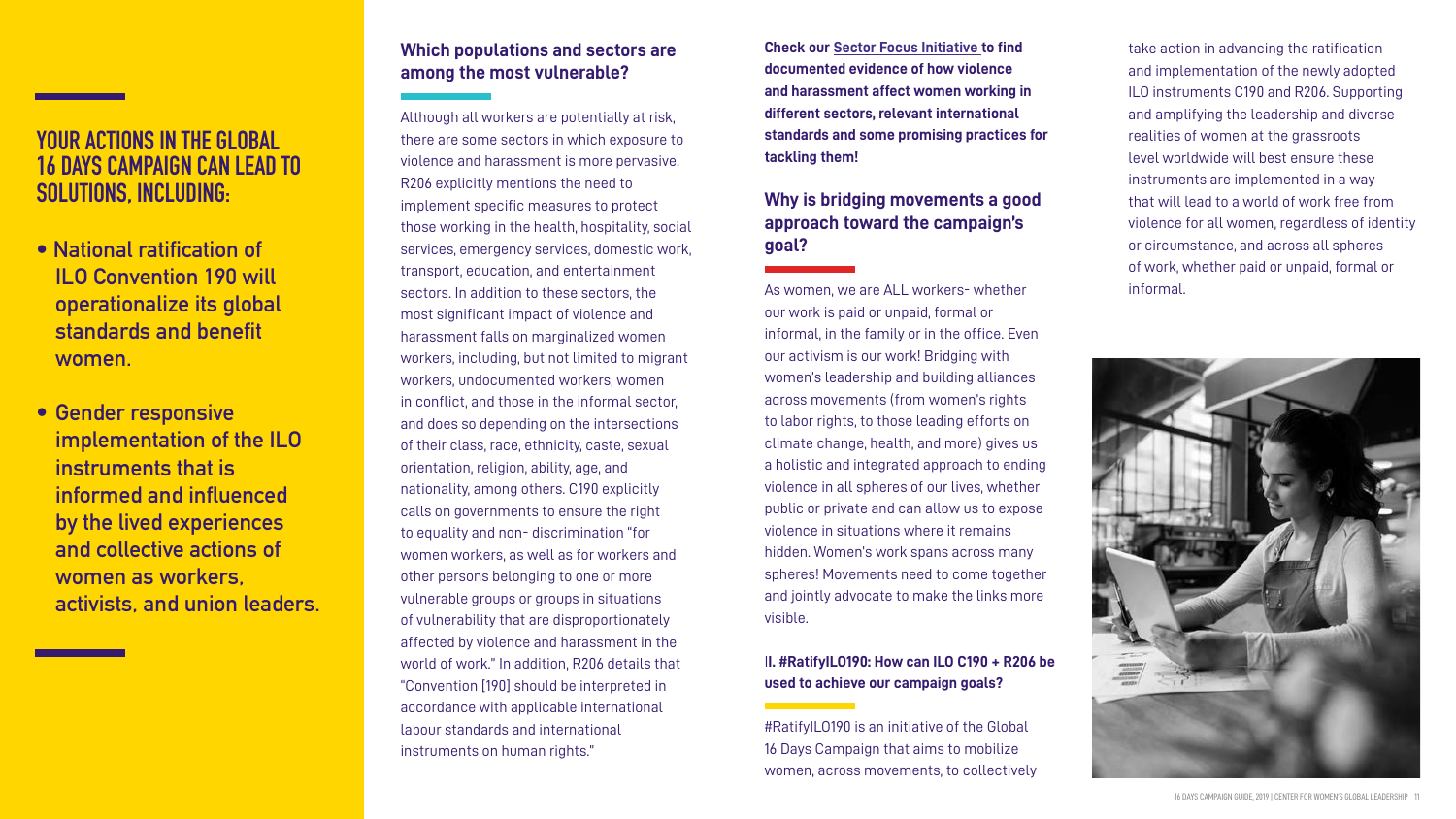#### **Let's dive in!**

and the state of the state of the state of

#### **C190 & R206: celebrating a milestone & the hard work that got us here.**

The process for these instruments formally began in 2015 when the ILO Governing Body placed this issue on the agenda of the 107th session of the ILC (2018). In the meantime, there have been expert discussions, reports, and ILO constituent meetings to inform and negotiate these new standards. The official adoption of C190 & R206 at the 108th session of the ILC (2019) was a key milestone for the labor rights and women's rights movements. Violence against women has been recognized as a human rights violation since the [1993](https://globalfeministjourneys.com/event/un-world-conference-on-human-rights-in-vienna/)  [UN W](https://globalfeministjourneys.com/event/un-world-conference-on-human-rights-in-vienna/)orld Conference on Human Rights in Vienna thanks to the leadership of women's rights activists. However, it has taken until this adoption to have a dedicated instrument that specifically addresses gender-based violence in the world of work. As we welcome and celebrate this historic moment, we also recognize that we have not reached the end of this road.

**Now it is time to advocate for ratification and implementation C190 and R206 that meet feminist standards. These instruments should be a floor and not a ceiling for women around the globe.**

## **VIOLENCE AND HARASSMENT IN THE WORLD OF WORK CAN CONSTITUTE A HUMAN RIGHTS VIOLATION OR ABUSE, AND...IS A THREAT TO EQUAL OPPORTUNITIES, IS UNACCEPTABLE AND INCOMPATIBLE WITH DECENT WORK. "**<br>"

#### **C190 & R206: what can we find in these instruments?**

- 
- 
- 
- 
- 
- 

• Comprehensive definition of violence and harassment with a focus on GBV.

 **" 'Violence and harassment' in the world of work refers to a range of unacceptable behaviours and practices ... that aim at, result in, or are likely to result in physical, psychological, sexual or economic harm, and includes gender-based violence and harassment. The term 'gender-based violence and harassment' means violence and harassment directed at persons because of their sex or gender, or affecting persons of a particular sex or gender disproportionately, and includes sexual harassment."**

-C190 Article 1

**• Broad definition of "worker" "This Convention protects workers and other persons in the world of work, including employees as defined by national law and practice… persons working irrespective of their contractual status, persons in training, including interns and apprentices, workers whose employment has been terminated, volunteers, jobseekers and job applicants, and individuals exercising the authority, duties or responsibilities of an employer."**

- C190 Article 2

**"**

**-C190 Preamble**

- **Broad definition of the "world of work" that goes beyond the workplace "This Convention applies to violence and**
- **harassment in the world of work occurring in the course of, linked with or arising out of work:**
- **(a) in the workplace, including public and private spaces where they are a place of work;**
- **(b) in places where the worker is paid, takes a rest break or a meal, or uses sanitary, washing and changing facilities;**
- **(c) during work-related trips, travel, training, events or social activities;**
- **(d) through work-related communications, including those enabled by information and communication technologies;**
- **(e) in employer-provided accommodation; and**
- **(f) when commuting to and from work."**

-C190 Article 3

- **Acknowledgment of the disproportionate impact of violence on women and vulnerable groups**
- **"Each Member shall adopt laws, regulations and policies ensuring the right to equality and non-discrimination in employment and occupation, including for women workers, as well as for workers and other persons belonging to one or more vulnerable groups or groups in situations of vulnerability that are disproportionately affected by violence and harassment in the world of work."**

-C190 Article 6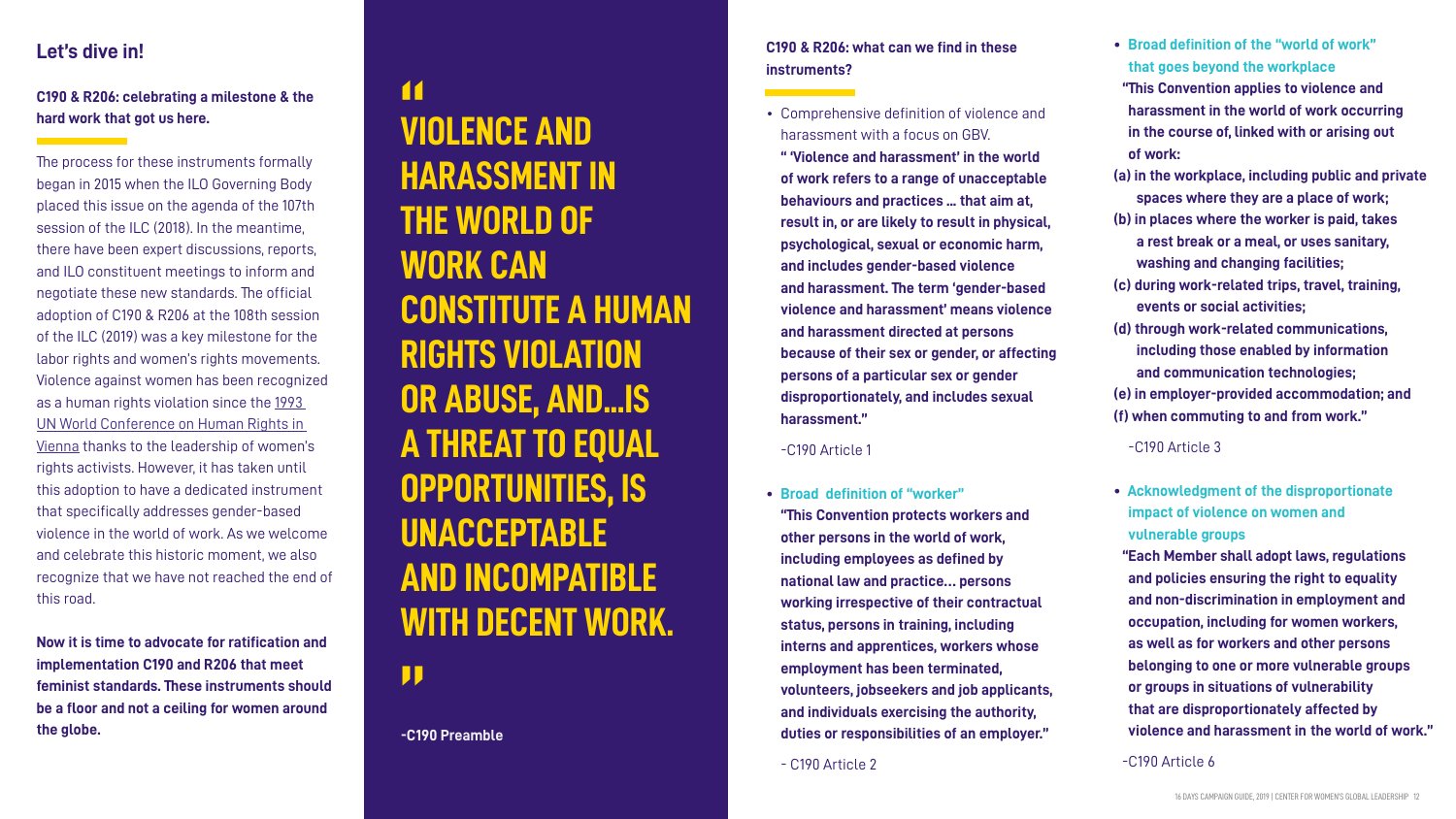**• Recognition of the link between domestic violence and the world of work, and how it can be addressed**

 **"Noting that domestic violence can affect employment, productivity and health and safety, and that governments, employers' and workers' organizations and labour market institutions can help, as part of other measures, to recognize, respond to and address the impacts of domestic violence.."**

#### -C190 Preamble

#### **"Appropriate measures to mitigate the impacts of domestic violence in the world of work...include:**

- **(a)** leave for victims of domestic violence;
- **(b)** flexible work arrangements and protection for victims of domestic violence;
- **(c)** temporary protection against dismissal for victims of domestic violence, as appropriate.
- **(d)** the inclusion of domestic violence in workplace risk assessments;
- **(e)** a referral system to public mitigation measures for domestic violence, where they exist; and
- **(f)** awareness-raising about the effects of domestic violence."

-R206 (18).

#### **Key responsibilities of governments:**

- respect, promote and realize the right of everyone to a world of work free from violence and harassment.
- adopt […] an inclusive, integrated and gender-responsive approach for the prevention and elimination of violence and harassment in the world of work.
- adopt laws, regulations and policies ensuring the right to equality and non-discrimination in employment and occupation, including for women workers, as well as for workers and other persons belonging to one or more vulnerable groups or groups in situations of vulnerability…
- take appropriate measures to: monitor and enforce national laws and regulations; ensure easy access to appropriate and effective remedies and safe, fair, and effective reporting and dispute resolution mechanisms; protect the privacy of those individuals involved and confidentiality; provide for sanctions; provide that victims of gender-based violence and harassment in the world of work have effective access to gender-responsive,

#### **Key responsibilities of employers:**

- adopt and implement, in consultation with workers and their representatives, a workplace policy on violence and harassment;
- take into account violence and harassment and associated psychosocial risks in the management of occupational safety and health;
- identify hazards and assess the risks of violence and harassment, with the participation of workers and their representatives, and take measures to prevent and control them; and
- provide to workers and other persons concerned information and training, in accessible formats as appropriate, on the identified hazards and risks of violence and harassment and the associated prevention and protection measures.

safe, and effective complaint and dispute resolution mechanisms, support, services, and remedies; recognize the effects of domestic violence and, so far as is reasonably practicable, mitigate its impact in the world of work; ensure that workers have the right to remove themselves from a work situation which they have reasonable justification to believe presents an imminent and serious danger; and ensure that labor inspectorates and other relevant authorities, as appropriate, are empowered to deal with violence and harassment in the world of work.

#### **C190 DUTIES AND RESPONSIBILITIES OF GOVERNMENTS AND EMPLOYERS.**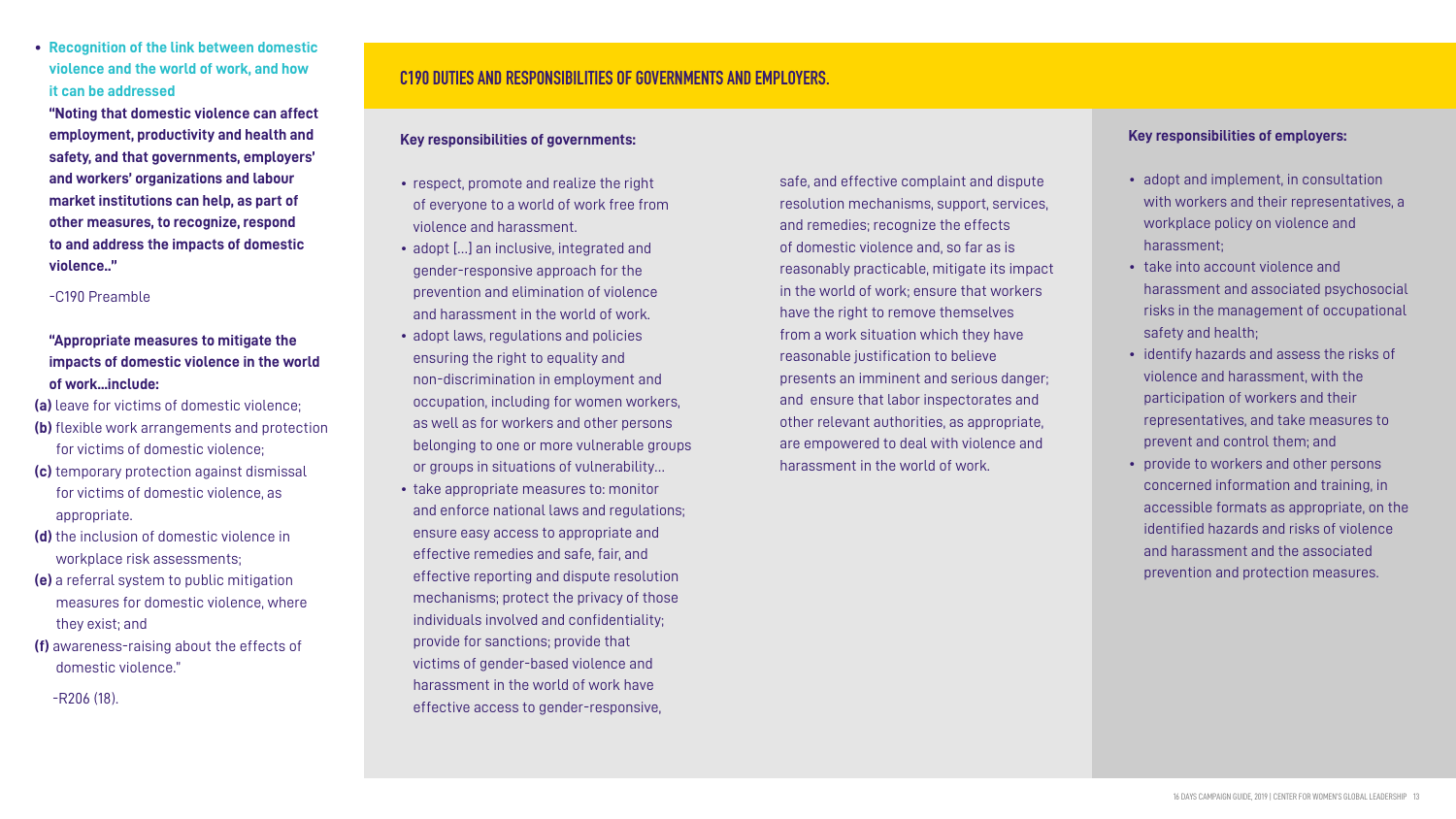**The adoption of Convention 189 concerning decent work for domestic workers in 2011 was a historic step forward. This legally binding instrument recognizes the contribution of domestic work to the economy and protects workers around the globe. The process of negotiating this new standard offers key lessons:**

• The importance of building the capacity of workers to represent themselves during formal negotiation processes, especially informal workers. • Although ratification is the ultimate goal, it is possible to demand progressive changes in national legislation prior to ratification and to achieve stronger collective bargaining agreements. • Alliance-building is key. Women's rights organizations, unions and workers' associations must work together and coordinate their advocacy efforts towards the adoption and implementation of work regulations that are up to feminist

Learn more about Convention 189 [here](https://www.wiego.org/sites/wiego.org/files/resources/files/Mather_Yes%20we%20did%20it!_2013.pdf). Dive further into the stories of Domestic Workers' advocacy through this International Trade [Union Confederation \(ITUC\) publication](https://www.ituc-csi.org/unite) to gain examples for your own ratification and implementation advocacy. You can also check out their [12 by 12 Campaign](https://www.ituc-csi.org/domestic-workers-12-by-12) that was used successfully for cross-movement building to make progress with C189.

- 
- 
- standards.



## **SPOTLIGHT ON ILO CONVENTION 189**

#### **Ratification process**

ILO member States are required to submit any new instrument to their competent national authority (e.g. the Parliament) for consideration to ratify, within twelve months of the date of its adoption (i.e., June 21, 2019). If ratified, a convention usually comes into force for that country one year later. Ratifying countries pledge to apply the convention in national law and practice, and to report on its application to the ILO regularly: For the majority of the conventions, governments have to provide reports every six years to the Committee of Experts on the Application of Conventions and Recommendations. From a global standpoint, C190 will come into force 12 months after being ratified by two Member States.

#### **Opportunities for implementation**

A key goal of this year's 16 Days Campaign is to influence a wave of ratifications

for C190, which is an important first step towards the implementation of these standards at the national level. However, not all implementation efforts need to wait for ratification—we can get started now! Here are some examples of where to target your advocacy for implementation prior to ratification:

- **• Call on employers to integrate the newly adopted standards and underlying principles into their policies, codes of conduct, and with unions through collective bargaining agreements.**
- **• Advocate for governments to incorporate key provisions of the instruments at the local level including in provincial/regional/ state laws and policies, local ordinances and executive orders.**
- **• Support women in unions to hold unions accountable to using these standards in their own bargaining efforts and structures for improved access and equality.**

**11[http://www.wiego.org/sites/wiego.org/files/](https://www.wiego.org/sites/wiego.org/files/resources/files/Mather_Yes%20we%20did%20it!_2013.pdf) [resources/files/Mather\\_Yes%20we%20did%20](https://www.wiego.org/sites/wiego.org/files/resources/files/Mather_Yes%20we%20did%20it!_2013.pdf) [it!\\_2013.pdf](https://www.wiego.org/sites/wiego.org/files/resources/files/Mather_Yes%20we%20did%20it!_2013.pdf)**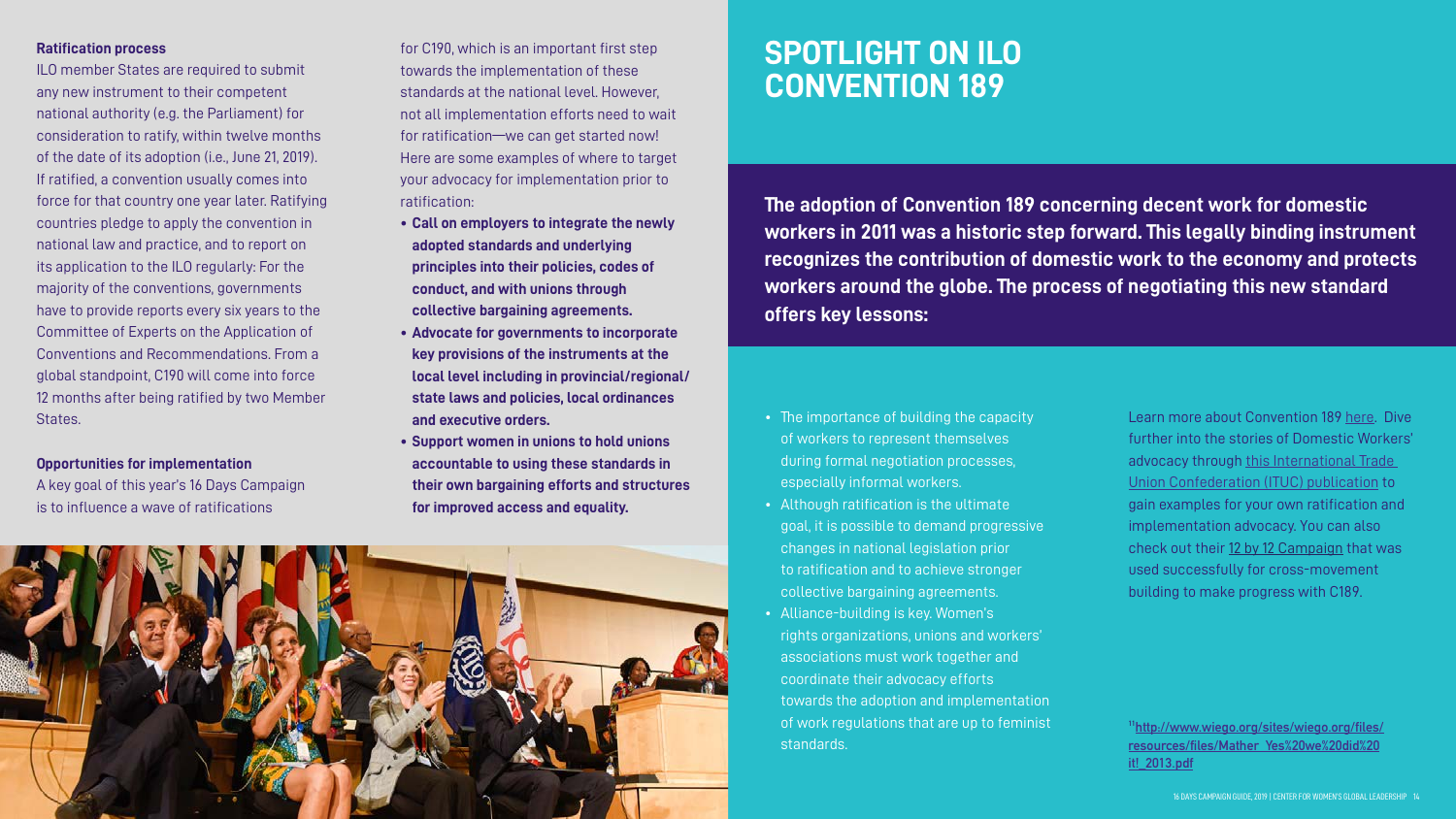## **PROMISING PRACTICES SPOTLIGHT: ADDRESSING DOMESTIC AND IPV IN THE CONTEXT OF WORK.**

Thanks to historic efforts by the women's rights movement and mobilization by feminists globally, domestic and IPV are not considered private matters as was the perception years ago, and there is now increased awareness about its interlinkages with the world of work. Many governments, employers and unions have already started implementing promising practices in order to contribute to addressing violence at home and its impact at work which can help guide the local implementation of C190. Ideally, the ratification of C190 and R206 should pave the way for many more countries to protect and support IPV victims and survivors.

#### **Governments**

In 2004, the Philippines became the first country to establish a 10 days paid leave for victims of domestic violence. [In 2018 New](https://www.bbc.com/news/world-asia-pacific-44951237)  [Zealand adopted a similar law with additional](https://www.bbc.com/news/world-asia-pacific-44951237)  [progressive provisions, allowing victims to](https://www.bbc.com/news/world-asia-pacific-44951237) 

ask for flexible working arrangements and makes discrimination against victims of IPV illegal. In Namibia, an employer may lay a charge and apply for a protection order for an employee against their domestic abuser. Brazil's Maria da Penha Law authorizes a judge to order the employer to maintain the employment relationship of a victim of domestic violence and, when necessary, to grant the victim leave from work for a maximum of six months.

#### **Employers**

 $12$  International Labour Office, Meeting of Experts on Violence against Women and Men in the World of Work. Geneva: International Labour Organization. 2016. <sup>3</sup> UNIFOR Women, "Bargaining a Domestic Violence Policy & Program." Toronto: UNIFOR Women's Advocate.

The ["Employer's Initiative on Domestic](https://www.eida.org.uk)  [Abuse"](https://www.eida.org.uk) is a network of 300 small and large businesses that seeks to provide support to employers taking action against domestic abuse. Among their most recent initiatives, they have become partners of "Everyone's [Business,"](https://static1.squarespace.com/static/5cd83ed84d871178f0307100/t/5cfe77b6f4185200010cde69/1560180681279/0884_HESTIA_-_DA_Booklet_V0_5W.pdf) a program that gives employers the tools to recognize and prevent domestic violence, be prepared to receive disclosures, and actively respond and speedily support employees experiencing IPV.

#### **Unions**

In a number of countries-including Australia, Brazil, the United Kingdom and Canadamany sectoral collective agreements provide paid leave and other entitlements to victims of IPV. For instance, under the collective agreement signed by the Brazilian postal company Correios, women employees who are victims of IPV have priority when

requesting to be transferred to another unit, city or state. 11 Unifor (Canada's largest private sector union) has managed to bargain since 1993 in their collective agreements the inclusion of a program called Women's Advocate, consisting of specially trained workplace representatives who assists women with concerns such as workplace harassment, intimate violence and abuse.12

For many more examples of promising practices and the sources for these, please visit **[www.16dayscampaign.org](https://16dayscampaign.org)**

**As a result of the actions taken by the Global 16 Days Campaign community, there will be unprecedented public awareness of the new ILO instruments and a demand for ratification and implementation with a gendered approach.**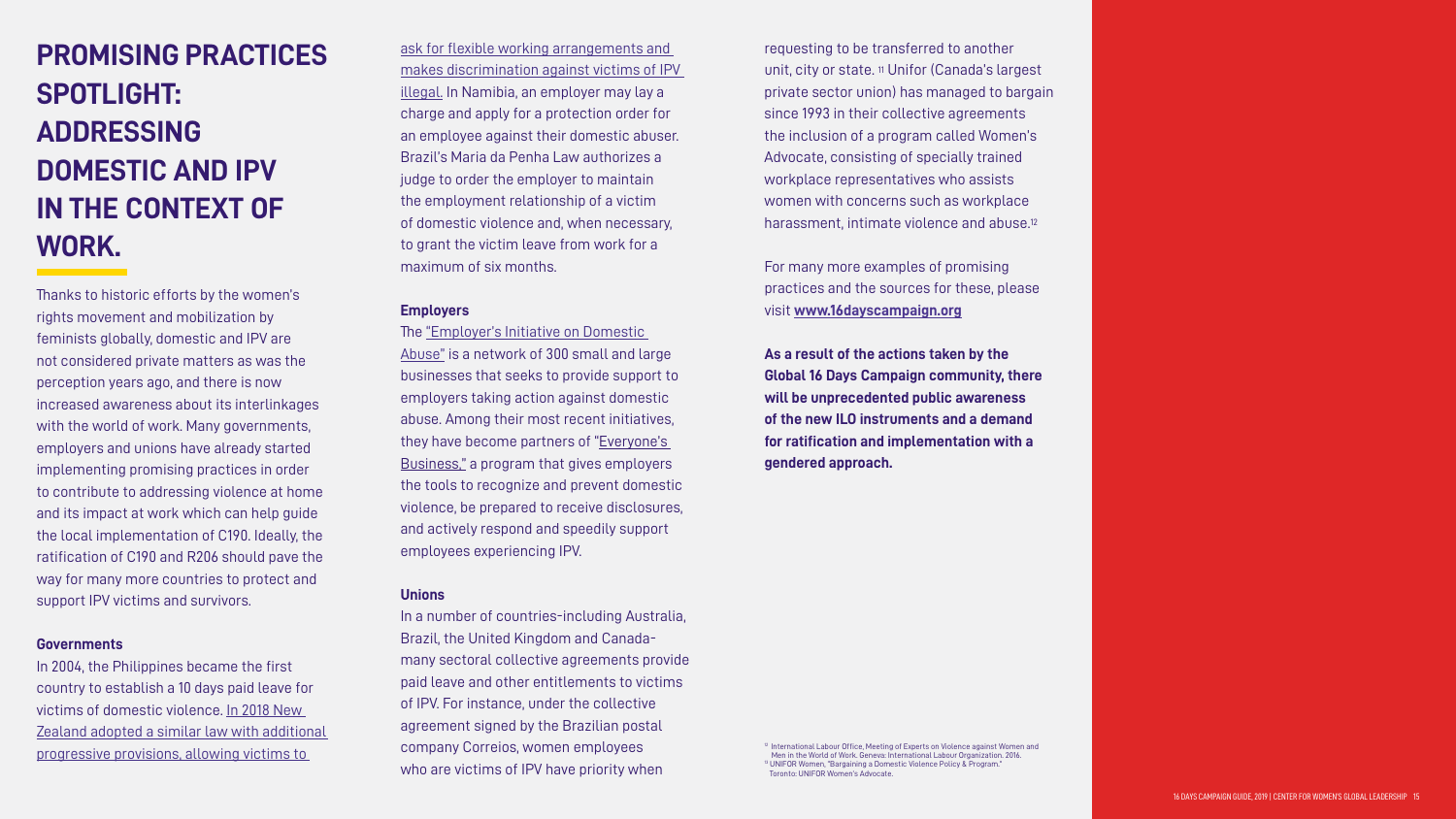#### **GOVERNMENT ACTIONS**

- Send a joint letter to your country's Head of State with copies to key ministries including the Ministry of Labor, Ministry of Women, Ministry of Finance, and Ministry of Foreign Affairs (or equivalent) to congratulate them on the adoption of ILO Convention 190 and Recommendation 206 with a demand for speedy ratification. [Link to **[sample letter](https://drive.google.com/file/d/1c9_PIfwJDLVl3wLDQyXSQSk6zNrLs6iY/view)**]
- Conduct advocacy to influence parliamentarians and local government officials for law reform by organizing briefings to highlight the connections between the ILO instruments' key provisions and issues faced by women workers in different employment sectors in your country. You can access resources for several sectors on the 16 Days Digital Platform.
- Approach national human rights and/or women's commissions to draw their attention to issues faced by women in the world of work locally, as now broadly defined in C190. Encourage them to issue formal recommendations to your

### **GLOBAL 16 DAYS CAMPAIGN ACTION MENU**

government for ratification followed by implementation.

#### **MOBILIZATION ACTIONS**

- Adopt the 16 Days Campaign theme in local seminars, meetings, and public events during November 25-December 10, to raise public awareness about the new ILO instruments and their potential use in advancing women's human rights. Use this advocacy guide as a basis for inquiry and discussion. Tell the world by adding these engagements to the 16 Days Digital Platform Map. [\[submit your Event\]](https://16dayscampaign.org/events/submit-event/)
- Launch a petition to demonstrate public support for the implementation of these new global standards, from the grassroots up. [Link to **[sample petition](https://drive.google.com/file/d/1tQofnFd4w1G1CmWLKSnONn02IjM9nIJ2/view)**]

#### **ENGAGEMENT WITH UNIONS**

- Participate in strategy meetings organized by national trade union confederations. Plan informative sessions with them to provide a feminist perspective for a gendered approach to implementing the new ILO instruments.
- Find out who in your local union is involved
- Invite your local union to speak to your
- networks about the importance of
- organizing women around ending GBV in the world of work.
- in gender equality issues and/or the focal point for GBV in the world of work. Plan a meeting to explore ideas for common campaign activities.
- 
- -
- Gather women workers' stories on GBV in cooperation with your local union to illustrate the importance of ratifying C190. These can be used for your advocacy activities.
- 

#### **MEDIA ACTIONS**

- Meet with journalists to discuss and share information about the new ILO instruments and explain why they are important. • Circulate a media advisory or press release about your campaign this year and its relevance to issues of violence and harassment in the local context. • Publish an op-ed or letter to the editor in your local newspaper highlighting the adoption of the new ILO instruments and linking them to publicized claims of violence and harassment in specific sectors in the world of work in your country to demand action as noted in the new instruments
- 
- 

and prescribed in national laws.

#### **DIGITAL ACTIONS**

• Join or initiate Twitter waves, Tweetathons, Facebook live conversations, or social media calls to action and engage **@16DaysCampaign, #16DaysCampaign,**  and **#RatifyILO190.**

A new resource will be provided in early November and **@16DaysCampaign** will lead a Tweetathon - stay tuned for more information!

- Amplify your voice on social media through the use of **#RatifyILO190** shareables specially created for you and by adding a **#16DaysCampaign** frame to your profile picture.
- Tweet at key contacts such as government officials, employers, unions, journalists, parliamentarians, and activists to publicize and celebrate those who are taking steps to ratify.
- Imagine what a world without violence would look like and tag **#16DaysCampaign** when you share your expression of it on social media.

<sup>1</sup>Actions recommended by the International Trade Union Confederation